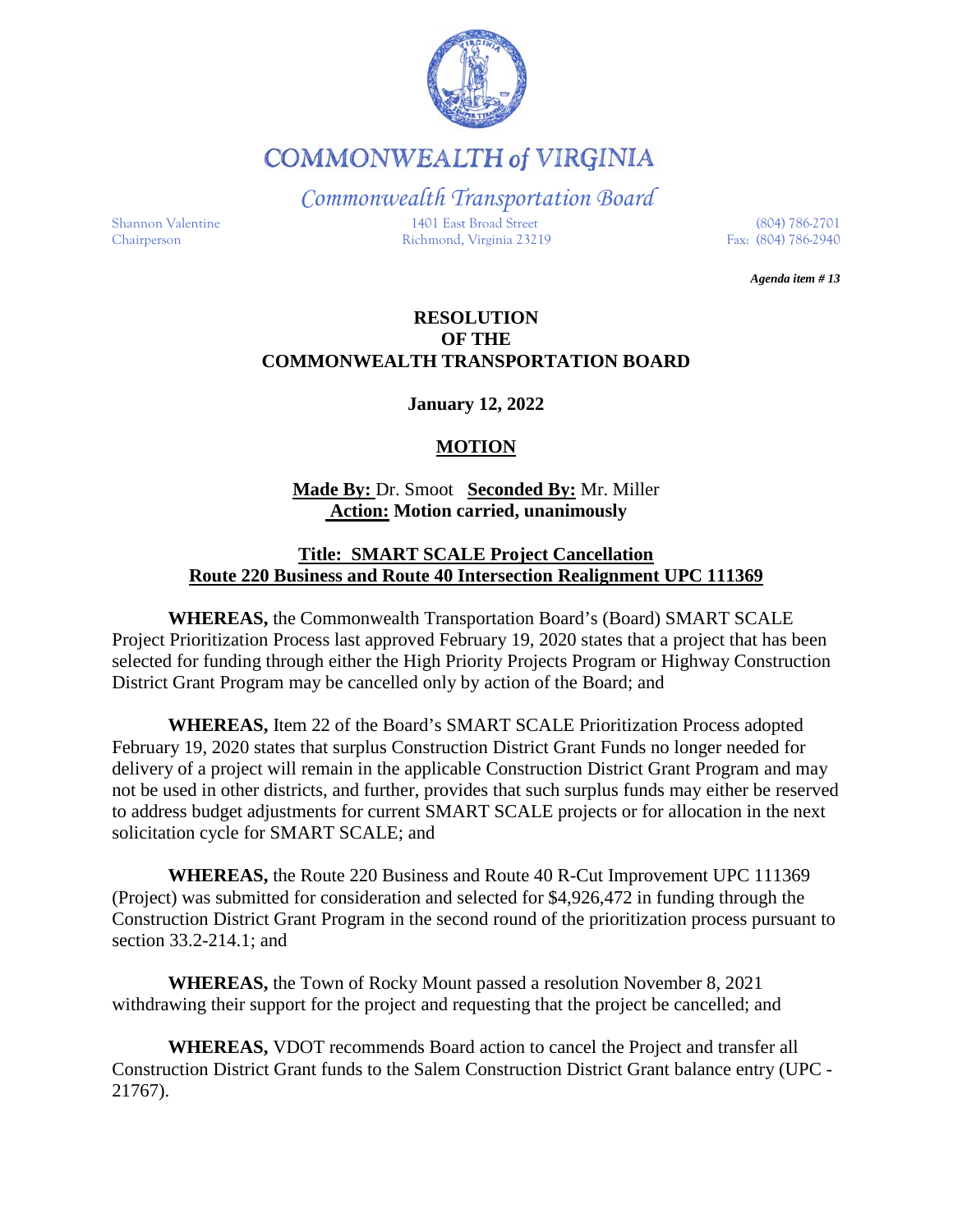Resolution of the Board SMART SCALE Project Cancellation Route 220 and Route 40 Intersection Realignment UPC 111369 January 12, 2022 Page 2 of 2

**NOW THEREFORE BE IT RESOLVED,** by the Commonwealth Transportation Board, that Route 220 Business and Route 40 Intersection Realignment UPC 111369 project is hereby cancelled.

**BE IT FURTHER RESOLVED,** by the Commonwealth Transportation Board that all Construction District Grant funds allocated to the Project be transferred to the Salem District Construction District Grant balance entry (UPC -21767).

####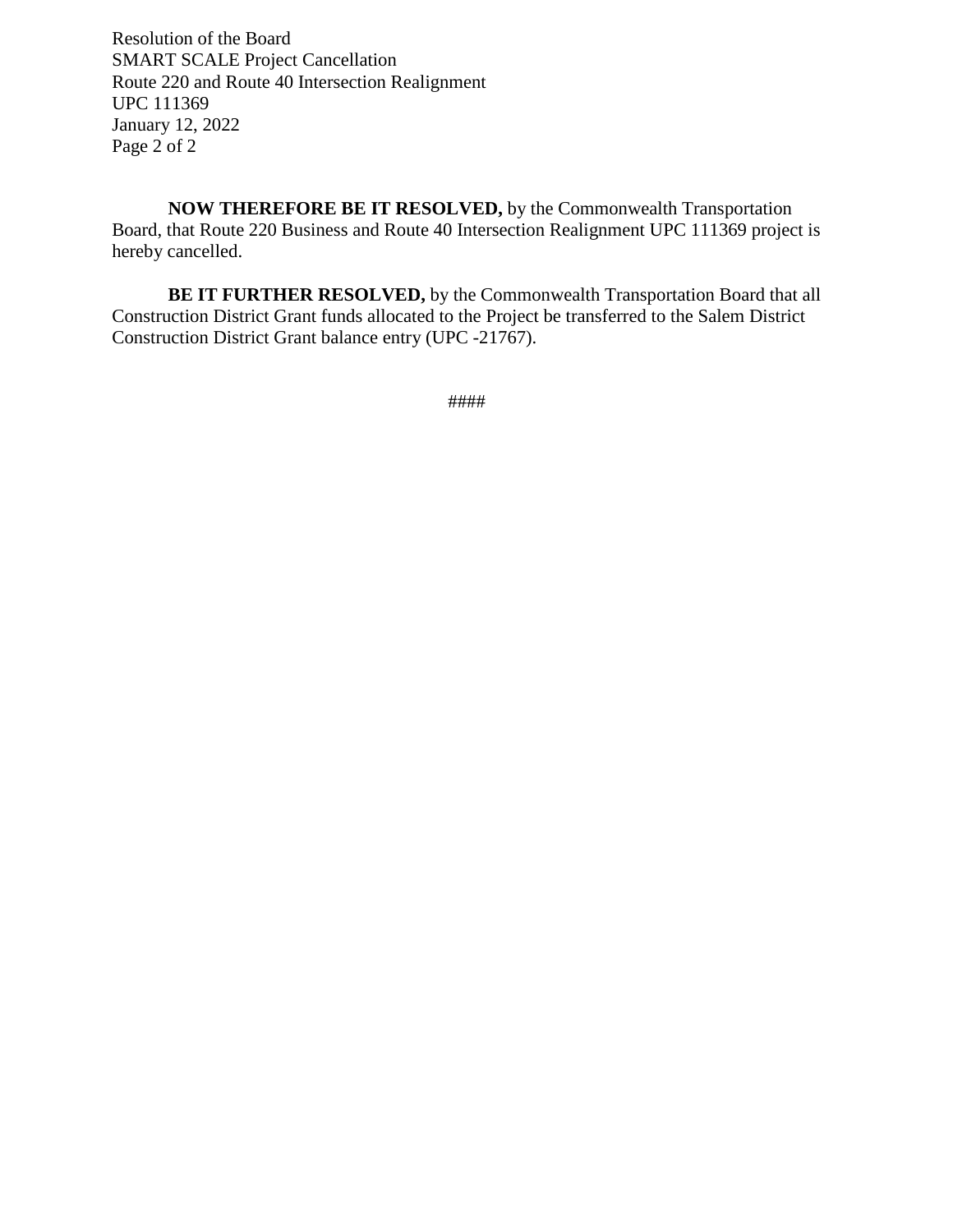### **CTB Decision Brief SMART SCALE Project Cancellation Route 220 Business and Route 40 Intersection Realignment UPC 111369**

**Issue:** The Route 220 Business and Route 40 Intersection Realignment UPC 111369 (Project) was selected for funding in the second round of the Commonwealth Transportation Board's (Board) SMART SCALE Prioritization Policy/Process. The Project was submitted by the Town of Rocky Mount and screened in for meeting a VTrans need. It was selected for funding and received \$4,926,472 in Construction District Grant funds to fully fund the Project. The Town of Rocky Mount passed a resolution November 8, 2021 requesting that the project be cancelled. CTB approval is needed for cancellation of this Project pursuant to the Policy for Implementation of the SMART SCALE Project Prioritization Process last approved by the Board February 19, 2020.

**Facts:** The Project is VDOT administered and has not yet started.

Item 17 of the Board's Policy for Implementation of the SMART SCALE Project Prioritization Process last approved by the Board February 19, 2020 states that a project that has been selected for funding through either the High Priority Projects Program or Highway Construction District Grant Program may be cancelled only by action of the Board. In the event that a project is not advanced to the next phase of construction when requested by the Board, the locality or metropolitan planning organization may be required, pursuant to § 33.2-214 of the Code of Virginia, to reimburse the Department for all state and federal funds expended on the project.

Item 22 of the Board's SMART SCALE Prioritization Process adopted February 19, 2020 states that Surplus Construction District Grant Funds no longer needed for delivery of a project will remain in the applicable Construction District Grant Program and may not be used in other districts. In addition, this item provides that such surplus funds may either be reserved to address budget adjustments for current SMART SCALE projects or for allocation in the next solicitation cycle for SMART SCALE.

Since the project was originally selected, significant private investments were made to properties/businesses that would be impacted by the project resulting in detrimental impacts to the operations of an existing business. Based on the recent private investments, the costs for necessary right of way acquisitions, and related costs for damages, are estimated to significantly exceed the project budget. The Town and VDOT worked to identify alternative project designs that would reduce the impacts to businesses while staying within the project budget and were unable to identify suitable alternative project designs that would minimize the impacts to businesses while staying within the project budget.

**Recommendation:** VDOT recommends that the Board cancel Route 220 Business and Route 40 Intersection Realignment UPC 111369 and transfer all Construction District Grant funds to the Salem District Construction District Grant balance entry (UPC -21767).

**Action Required by CTB:** The CTB will be presented with a resolution for a formal vote to cancel the Route 220 Business and Route 40 Intersection Realignment UPC 111369 project and